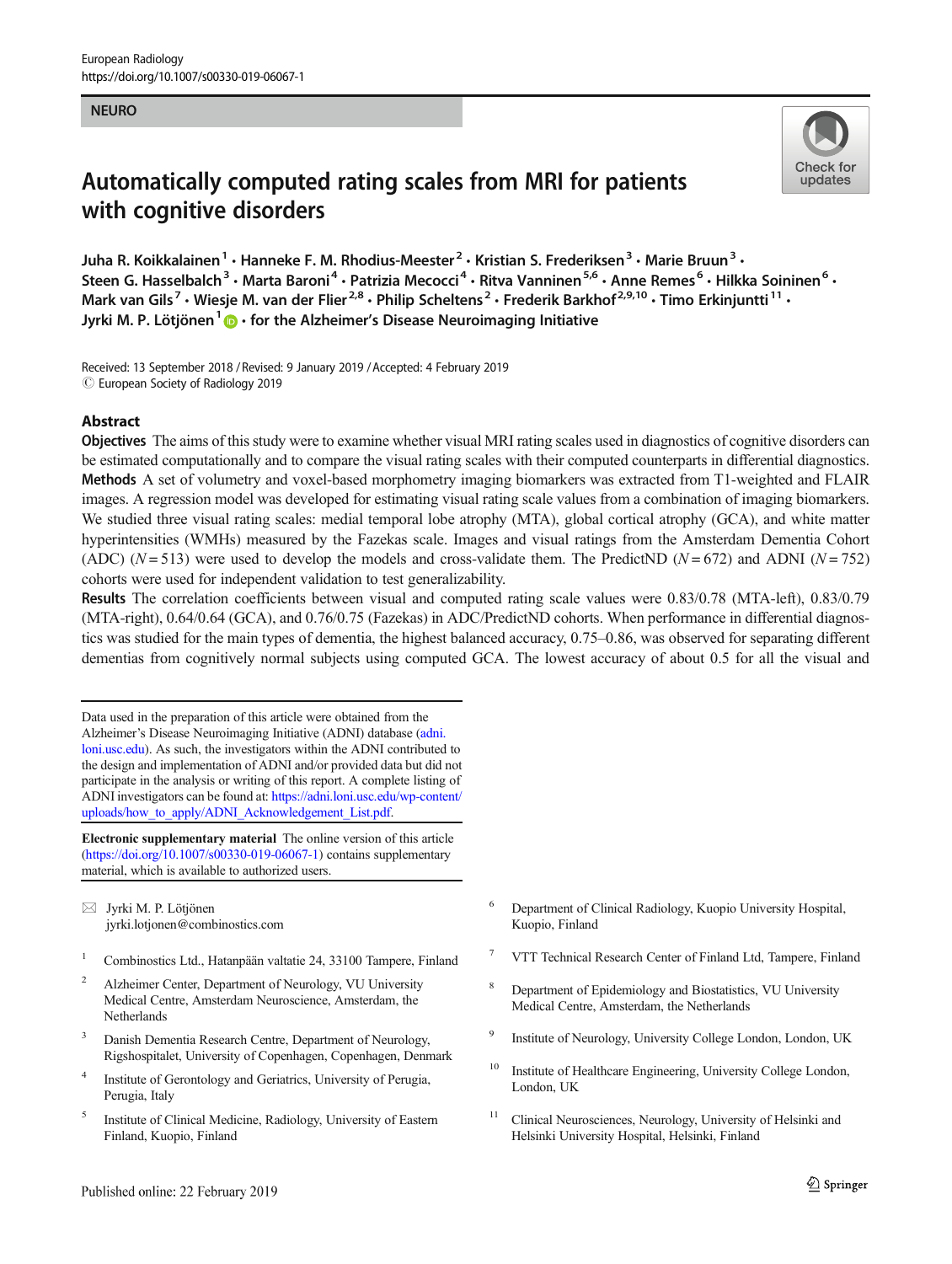computed scales was observed for the differentiation between Alzheimer's disease and frontotemporal lobar degeneration. Computed scales produced higher balanced accuracies than visual scales for MTA and GCA (statistically significant).

Conclusions MTA, GCA, and WMHs can be reliably estimated automatically helping to provide consistent imaging biomarkers for diagnosing cognitive disorders, even among less experienced readers.

#### Key Points

- Visual rating scales used in diagnostics of cognitive disorders can be estimated computationally from MRI images with intraclass correlations ranging from 0.64 (GCA) to 0.84 (MTA).
- Computed scales provided high diagnostic accuracy with single-subject data (area under the receiver operating curve range,  $0.84 - 0.94$ ).

Keywords Magnetic resonance imaging . Cognition disorders . Atrophy

#### Abbreviations

| AD           | Alzheimer's disease                              |
|--------------|--------------------------------------------------|
| <b>ADC</b>   | Amsterdam Dementia Cohort                        |
| <b>ADNI</b>  | Alzheimer's Disease Neuroimaging Initiative      |
| <b>BACC</b>  | Balanced accuracy                                |
| <b>CN</b>    | Cognitively normal                               |
| <b>DLB</b>   | Dementia with Lewy bodies                        |
| <b>FLAIR</b> | Fluid-attenuated inversion recovery              |
| <b>FTLD</b>  | Frontotemporal lobar degeneration                |
| <b>GCA</b>   | Global cortical atrophy                          |
| <b>ICC</b>   | Intraclass correlation coefficient               |
| <b>MTA</b>   | Medial temporal lobe atrophy on the left (MTA-L) |
|              | and right (MTA-R)                                |
| <b>OTH</b>   | Other dementias but AD, VaD, FTLD, and DLB       |
| VaD          | Vascular dementia                                |
| <b>VBM</b>   | Voxel-based morphometry                          |
| <b>WMHs</b>  | White matter hyperintensities                    |
|              |                                                  |

# Introduction

Clinical differential diagnosis of cognitive disorders is challenging. The most common underlying diseases include Alzheimer's disease (AD), vascular dementia (VaD), dementia with Lewy bodies (DLB), and frontotemporal lobar degeneration (FTLD). Early and precise diagnosis is important both for the rapeutical and research purposes  $[1-6]$  $[1-6]$  $[1-6]$  $[1-6]$  $[1-6]$ .

Magnetic resonance imaging (MRI) is a standard tool in clinical diagnostics of cognitive disorders, historically to rule out other pathologies, while current guidelines advise the use of MRI to find evidence for underlying patterns of neurodegeneration [[1,](#page-9-0) [4](#page-9-0)–[6](#page-9-0)]. Mediotemporal atrophy is often seen in typical AD, while young-onset patients with an atypical presentation show more frequent parietal atrophy [\[7,](#page-9-0) [8](#page-9-0)]. In FTLD, atrophy is focused on frontal and temporal regions, but overall global atrophy is also present with increasing age. In VaD, white matter hyperintensities (WMHs) are essential [[9](#page-9-0)–[11\]](#page-9-0); however, WMHs become more abundant with increasing age [\[12](#page-9-0)]. DLB patients typically show little atrophy on MRI. These patterns of neurodegeneration are typically visually assessed. To make visual reads more uniform, visual rating scales are commonly used in the clinical and research settings, especially in Europe. A recent survey shows that about 75% of radiologists use visual scales in Europe [[13](#page-9-0)]. Medial temporal lobe atrophy (MTA) can be evaluated using a 5-point rating scale (range 0–4) [\[14\]](#page-9-0) and global cortical atrophy (GCA) using a 4-point rating scale (range  $0-3$ ) [\[15\]](#page-9-0). There is also a specific visual rating scale, Koedam score (range 0–3), for assessing posterior atrophy [[8](#page-9-0)], useful for the atypical form of AD. WMHs can be rated using the Fazekas scale (range  $0-3$ ) [ $9-11$  $9-11$  $9-11$  $9-11$ ]. Table 1 provides details on these rating scales.

Visual rating scales produce semiquantitative information about the underlying pathology and consider more than just the volume of a specific region. However, they are coarse and biased by subjective visual interpretation. Computational imaging biomarkers, such as the hippocampal volume, aim to measure this pathology more precisely and objectively offering potential improvements. Transition from visual rating scales to computational imaging biomarkers is not, however, straightforward in clinical practice as different specialists need to learn to interpret such new imaging biomarkers. The purpose of this study is to overcome this challenge making interpretation easier: images are quantified using computational imaging biomarkers, but the results are represented in the scales that specialists are familiar with.

Our first objective is to study whether visual MRI rating scales used in diagnostics of cognitive disorders can be estimated reliably based on a combination of imaging biomarkers. Our second objective is to compare visual ratings with their computed counterparts in separating dementias. Our approach tries to preserve the benefits of quantitative MRI but simultaneously use clinically familiar measures. Computed rating scales may improve underreporting of visual rating scales observed in clinical practice [[16](#page-9-0)] and enable more uniform high-quality reporting even for less experienced readers. These challenges of visual rating are also reflected in [\[13\]](#page-9-0): 32% of responders among radiologists reported that they are not fully confident in using visual rating scales in the workup for cognitive disorders. Our hypothesis is that MTA, GCA, and Fazekas can be estimated automatically providing useful information for helping in consistent diagnosing of cognitive disorders.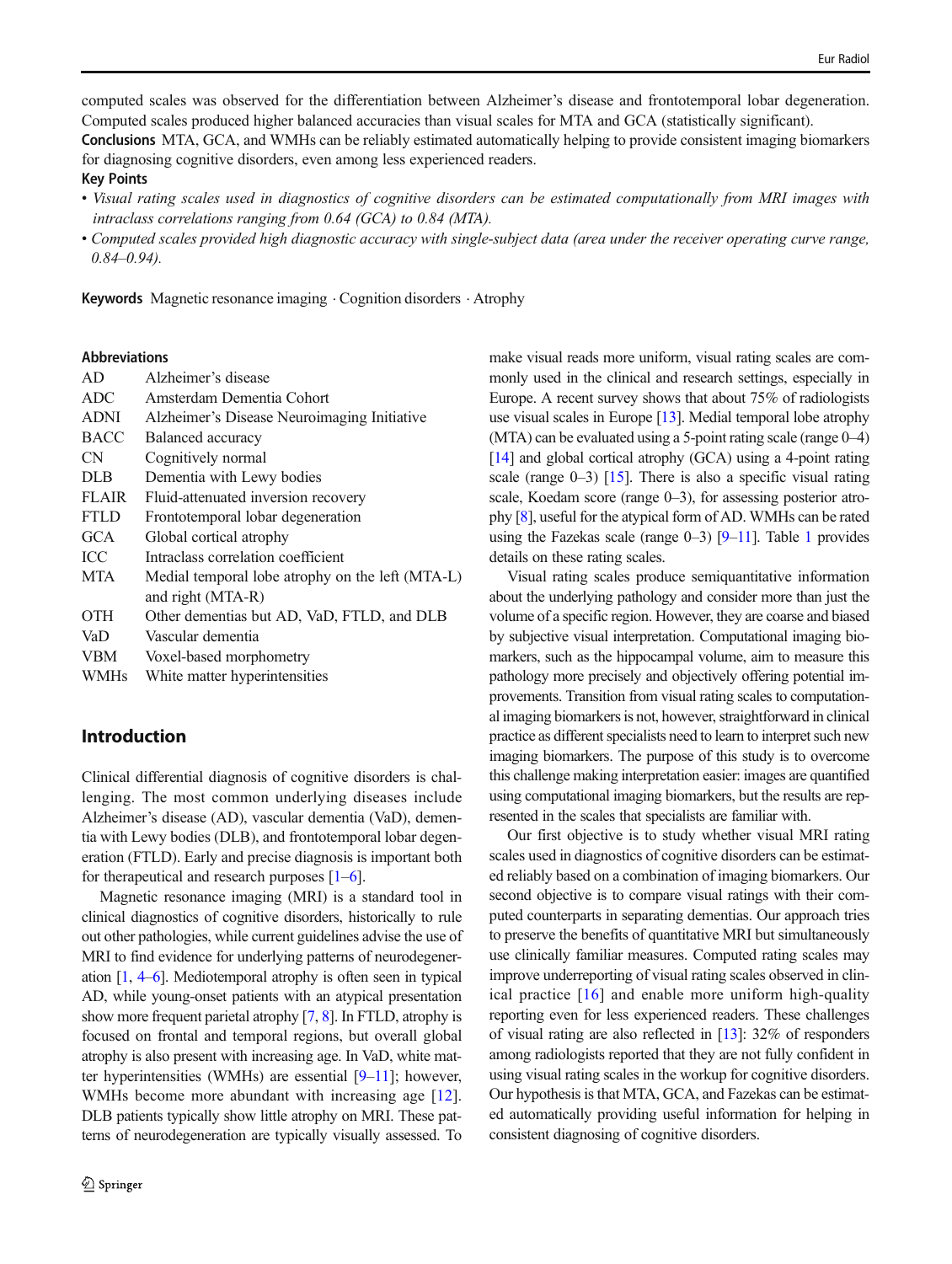<span id="page-2-0"></span>Table 1 Details on visual rating scales of MTA, Koedam score, CGA, and WMH used in this study

# MTA [\[14\]](#page-9-0)

 $G$ 

| MTA [14]                                                                                | Koedam score [8]                                                  |
|-----------------------------------------------------------------------------------------|-------------------------------------------------------------------|
| Scale rated on coronal T1 images:                                                       | Scale rated in sagittal and coronal T1 and axial<br>FLAIR images: |
| $0 = normal$                                                                            | $0 =$ no atrophy                                                  |
| $1 =$ widened choroid fissure                                                           | $1 =$ mild atrophy, opening of sulci                              |
| $2$ = increase of widened fissure, widening of temporal horn,<br>opening of other sulci | $2 =$ moderate atrophy, volume loss of gyri                       |
| $3 =$ pronounced volume loss of hippocampus                                             | $3$ = severe atrophy; knife blade                                 |
| $4 =$ end-stage atrophy                                                                 |                                                                   |
| GCA [15]                                                                                | WMH $[9-11]$                                                      |
| Scale rated on axial FLAIR images:                                                      | Scale rated on axial FLAIR images:                                |
| $0 =$ no atrophy                                                                        | $0 =$ none or single (max 3) punctate lesions                     |
| $1 =$ mild atrophy, opening of sulci                                                    | $1 = \text{multiple } (\geq 3) \text{ punctate lesions}$          |
| $2 =$ moderate atrophy, volume loss of gyri                                             | $2 =$ beginning confluence of lesions                             |
| $3$ = severe atrophy; knife blade                                                       | $3 = \text{large}$ confluent lesions                              |

 $MTA$  = medial temporal lobe atrophy,  $GCA$  = global cortical atrophy,  $WMH$  = white matter hyperintensities

# Materials and methods

The study has been executed in accordance with the principles of the Declaration of Helsinki. Written informed consent was obtained from all participants.

# **Subjects**

Cohorts We included subjects from three independent cohorts: (1) the Amsterdam Dementia Cohort (ADC) was used for developing the model. MRI images of 513 subjects were ac-quired between 2004 and 2014 [[17\]](#page-10-0). (2) The PredictND cohort [\(www.predictnd.eu](http://www.predictnd.eu)) was used for external validation. MRI images of 672 subjects were included from four memory clinics and acquired between 2015 and 2016. (3) The ADNI cohort was used for external validation. MRI images of 752 subjects were obtained from the Alzheimer's Disease Neuroimaging Initiative (ADNI, [www.adni-info.org\)](http://www.adni-info.org).

Clinical workup From ADC and PredictND, we included subjects from six diagnostic groups: AD, FTLD, DLB, VaD, mild cognitive impairment (MCI), and subjective cognitive decline which represented cognitively normal (CN) subjects (Table [2\)](#page-3-0). From ADNI, we included AD and CN cases from ADNI-1 and ADNI-2 (Table [2\)](#page-3-0). Probable AD was diagnosed using the NINS-ADRDA criteria; all patients also met the core clinical criteria of the NIA-AA for probable AD [[1,](#page-9-0) [18](#page-10-0)]. The Neary and Snowden criteria were used to diagnose FTLD [\[3](#page-9-0)]. DLB was diagnosed using the McKeith criteria [[2\]](#page-9-0) and VaD using the NINDS-AIREN criteria [\[5](#page-9-0)]. MCI was diagnosed using Petersen's criteria, and all patients fulfilled the core clinical criteria of the NIA-AA for MCI [[19,](#page-10-0) [20\]](#page-10-0). All clinical diagnoses were made using the standardized multidisciplinary clinical workup of each clinic.

Imaging data and visual ratings The subjects were scanned using either a 1.5- or 3-T MRI, including a 3-dimensional T1 weighted gradient echo sequence and a fast fluid-attenuated inversion recovery (FLAIR) sequence. ADNI-1 did not contain FLAIR images. Images from > 20 different scanner models were used (see more details in Supplement 1). The voxel size varied between  $0.4-1.6 \times 0.4-1.6 \times 0.5-2.2$  mm in T1 images and 0.4–  $1.3 \times 0.4$ – $1.3 \times 0.6$ –7.0 mm in FLAIR images. MTA was rated on coronal T1-weighted images both on the left (MTA-L) and right (MTA-R) sides [[14](#page-9-0)], GCA on axial FLAIR images [\[15\]](#page-9-0), and WMHs on axial FLAIR images [[9](#page-9-0)–[11](#page-9-0)]. As part of standard workup, all scans of ADC were rated by one of three neuroradiologists, each with > 15 years of experience. All readers had gone through a training and were qualified if a weighted kappa of at least 0.80 for MTA, 0.60 for GCA, and 0.70 for WMH was obtained [\[17\]](#page-10-0). In PredictND, one of the clinics (C1) was the same clinic that acquired data in the ADC. In the three other clinics, one expert  $(C2, 8 \text{ years}; C3, > 15 \text{ years}; C4, 5 \text{ years of}$ experience) rated all images. In ADNI, visual ratings were not available. All raters were blind to clinical diagnosis.

# Estimating visual rating scales using imaging biomarkers

Volumes of brain structures were defined from T1 image segmentations produced by a multi-atlas segmentation algorithm [\[21,](#page-10-0) [22](#page-10-0)]. The WMH segmentation method is described in [\[22,](#page-10-0) [23\]](#page-10-0). Segmentation methods were fully automatic. The volumes were normalized first for head size [\[24\]](#page-10-0) and then for age and gender using the method proposed in [[25](#page-10-0)]. In addition to volumetry, voxel-based morphometry (VBM) [\[26\]](#page-10-0) was used to compute gray matter concentrations. A gray matter concentration index was defined reflecting the share of gray matter in a certain region of interest compared with the share in CN subjects. The imaging biomarkers used in this study were (1)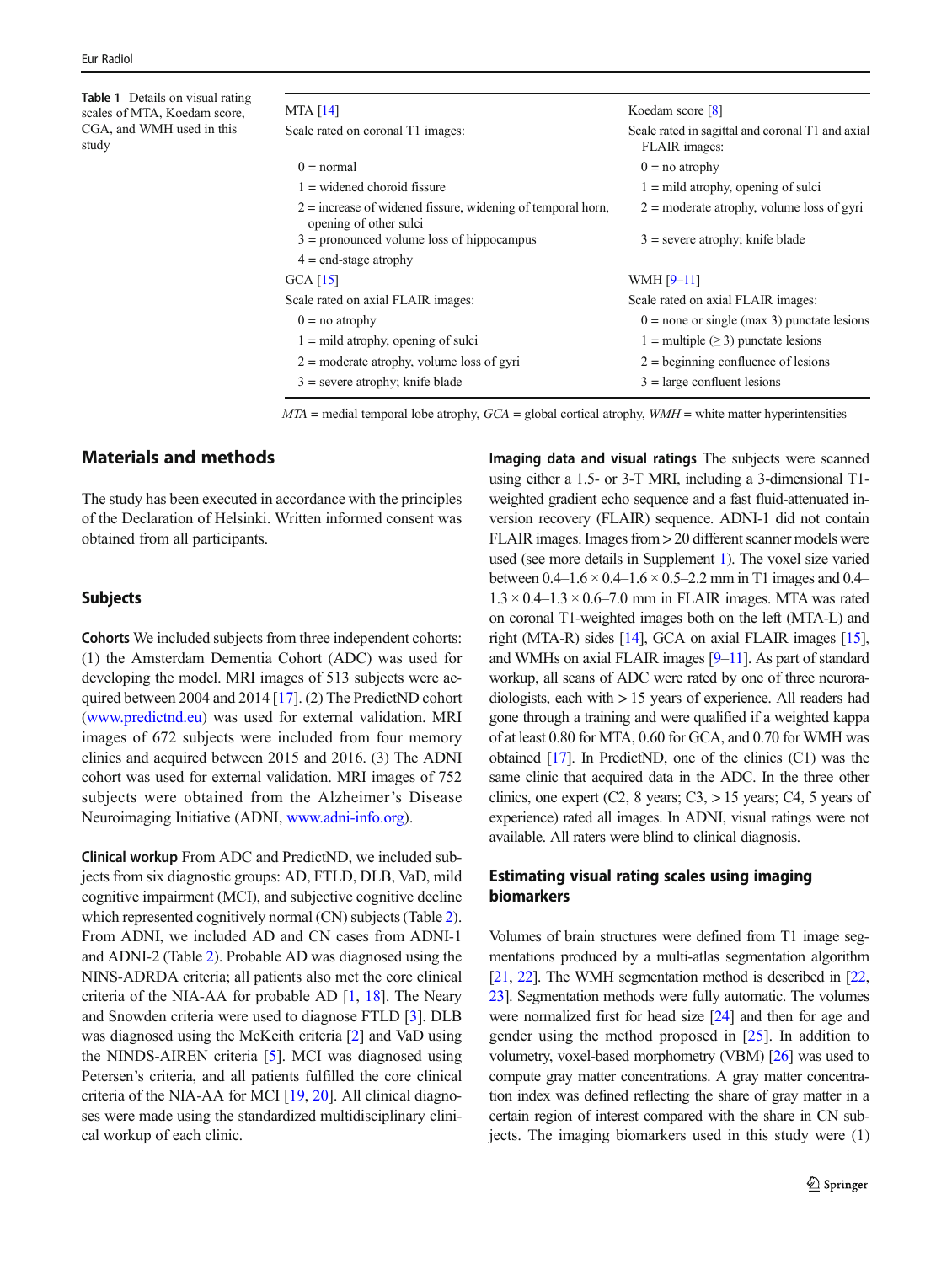| Table 2<br>Characteristics for the Affistergam Dementia Conort (ADC), Predictive Conort (Predictive), and ADNI (ADNI-1 and ADNI-2) conorts |                                                                      |                                                                                                                                |                                                                                             |                                                                                            |                                                                                         |                                                                                           |                                                                                                          |                                                                                  |
|--------------------------------------------------------------------------------------------------------------------------------------------|----------------------------------------------------------------------|--------------------------------------------------------------------------------------------------------------------------------|---------------------------------------------------------------------------------------------|--------------------------------------------------------------------------------------------|-----------------------------------------------------------------------------------------|-------------------------------------------------------------------------------------------|----------------------------------------------------------------------------------------------------------|----------------------------------------------------------------------------------|
| <b>ADC</b><br>Age<br>Females<br><b>MMSE</b><br>$1.5$ T/3 T                                                                                 | All $(n = 513)$<br>$65 \pm 7$<br>226 (44%)<br>$23 \pm 5$<br>114/399  | $CN (n = 75)$<br>$62 \pm 7^{b, e}$<br>25 (33%)<br>$28 \pm 1^{b, c, d, e, f}$<br>14/61                                          | AD $(n = 223)$<br>$66 \pm 7^{\rm a, c}$<br>120 $(54\%)^d$<br>$21 \pm 5^{a, c, f}$<br>53/170 | FTLD $(n=62)$<br>$62 \pm 6^{b, e}$<br>27 $(44\%)^{\rm d}$<br>$24 \pm 5^{a, b, f}$<br>16/46 | DLB $(n=40)$<br>$67 \pm 9$<br>4 $(10\%)^{\text{b, c, f}}$<br>$23 \pm 4^{a, f}$<br>10/30 | VaD $(n = 19)$<br>$69 \pm 6^{a, c}$<br>7(37%)<br>$23 \pm 5^{\rm a}$<br>4/15               | MCI $(n = 94)$<br>$65 \pm 7$<br>43 $(46\%)^d$<br>$26 \pm 2^{a, b, c, d}$<br>17/77                        |                                                                                  |
| PredictND<br>Age<br>Females<br><b>MMSE</b><br>1.5T/3T                                                                                      | All $(n = 672)$<br>$69 \pm 10$<br>357 (53%)<br>$27 \pm 3$<br>227/445 | $CN (n = 227)$<br>$64 \pm 9^{\rm b, \ d, \ e, \ f, \ g}$<br>144 $(63\%)^{\rm d,~f}$<br>$79 + 1^{b}$ , c, d, e, f, g<br>100/127 | AD $(n = 133)$<br>$71 \pm 9^a$<br>82 $(62\%)^{\rm d, \ f}$<br>$24 \pm 3^{a,\;f}$<br>35/98   | FTLD $(n=25)$<br>$65 \pm 8^{\rm g}$<br>12(48%)<br>$24 \pm 4^{a, f}$<br>6/19                | DLB $(n=21)$<br>$72 \pm 7$<br>5 $(24\%)^{\text{a, b}}$<br>$25 \pm 3^{\rm a}$<br>3/18    | VaD $(n = 19)$<br>$74 \pm 10^a$<br>7 $(39\%)^{\text{a, b}}$<br>$24 \pm 3^{a,\;f}$<br>2/17 | MCI $(n = 131)$<br>$69 \pm 8^{a, g}$<br>46 $(35\%)^{\text{a, b}}$<br>$27 \pm 3^{a, b, c, e, g}$<br>39/92 | OTH $(n = 116)$<br>$73 \pm 9^{a, c, f}$<br>61(53%)<br>$25 \pm 4^{a, f}$<br>42/74 |
| ADNI-1<br>Age<br>Females<br><b>MMSE</b><br>1.5T/3T                                                                                         | All $(n = 357)$<br>$76 \pm 7$<br>$177(50\%)$<br>$26 \pm 3$<br>357/0  | $CN (n = 169)$<br>$76 \pm 5$<br>86 (51%)<br>$29 \pm 1^{b}$<br>169/0                                                            | $AD (n = 188)$<br>$75 \pm 7$<br>91 (48%)<br>$23 \pm 2^a$<br>188/0                           |                                                                                            |                                                                                         |                                                                                           |                                                                                                          |                                                                                  |
| ADNI-2<br>Age<br>Females<br><b>MMSE</b><br>1.5T/3T                                                                                         | All $(n = 400)$<br>$73 \pm 7$<br>201 (50%)<br>$27 \pm 3$<br>0/400    | $CN (n = 257)$<br>$73 \pm 6^b$<br>143 $(56\%)^b$<br>$29 \pm 1^{b}$<br>0/257                                                    | AD $(n = 143)$<br>$75 \pm 8^{\rm a}$<br>58 $(41\%)^a$<br>$23 \pm 2^a$<br>0/143              |                                                                                            |                                                                                         |                                                                                           |                                                                                                          |                                                                                  |

<span id="page-3-0"></span>Table 2 Characteristics for the Amsterdam Dementia Cohort (ADC), PredictND cohort (PredictND), and ADNI (ADNI-1 and ADNI-2) cohorts

Bonferroni correction was used in the statistical analysis

 $CN =$  cognitively normal,  $AD =$  Alzheimer's disease,  $FTLD =$  frontotemporal lobar degeneration,  $DLB =$  dementia with Lewy bodies,  $VaD =$  vascular dementia, MCI = mild cognitive impairment, OTH = other dementias, MMSE = Mini-Mental State Examination

<sup>a</sup> Statistically significant difference as compared to CN

<sup>b</sup> Statistically significant difference as compared to AD

<sup>c</sup> Statistically significant difference as compared to FTLD

<sup>d</sup> Statistically significant difference as compared to DLB

e Statistically significant difference as compared to VaD

f Statistically significant difference as compared to MCI

<sup>g</sup> Statistically significant difference as compared to OTH

volumes of hippocampus and inferior lateral ventricle and concentration index of hippocampal gray matter for estimating MTA, (2) volume and concentration index of cortical gray matter for estimating GCA, and (3) volumes of white matter hyperintensities and deep white matter hyperintensities for estimating Fazekas.

Computed rating scales were estimated in four steps. (1) Visual rating scale values were first normalized to the same age (70 years) using a linear regression model defined for CN subjects. (2) A linear regression model was used to estimate an age-normalized visual rating scale value (dependent variable) from imaging biomarkers (independent variables). (3) As the relationship between visual rating scales and imaging biomarkers is not necessarily linear, the estimate was fine-tuned using a partially linear mapping: the median of the estimates (step 2), defined for all subjects having a certain visual rating scale value, was mapped to the median of age-normalized visual rating scale values from the same subjects (step 1).

The rating scale values for which only a few measurement values were available (MTA-L = 4, 4 subjects; MTA-R = 4, 9 subjects;  $GCA = 3$ , 2 subjects) were excluded to avoid overfitting. (4) The estimate was restricted to the allowed value range of the particular visual scale but keeping the value still as a decimal number.

The model producing the highest Pearson correlation coefficient was selected. Supplement 2 describes the algorithm in detail.

# Statistical analysis

Area under the curve (AUC) and balanced accuracy (BACC), defined as the average of sensitivity and specificity, were used to assess diagnostic accuracy. Original visual scores (not agenormalized) were used in the validation if not explicitly stated otherwise. ADC was used to develop the regression model. For internal validation, cross-validation was used: 50% of ADC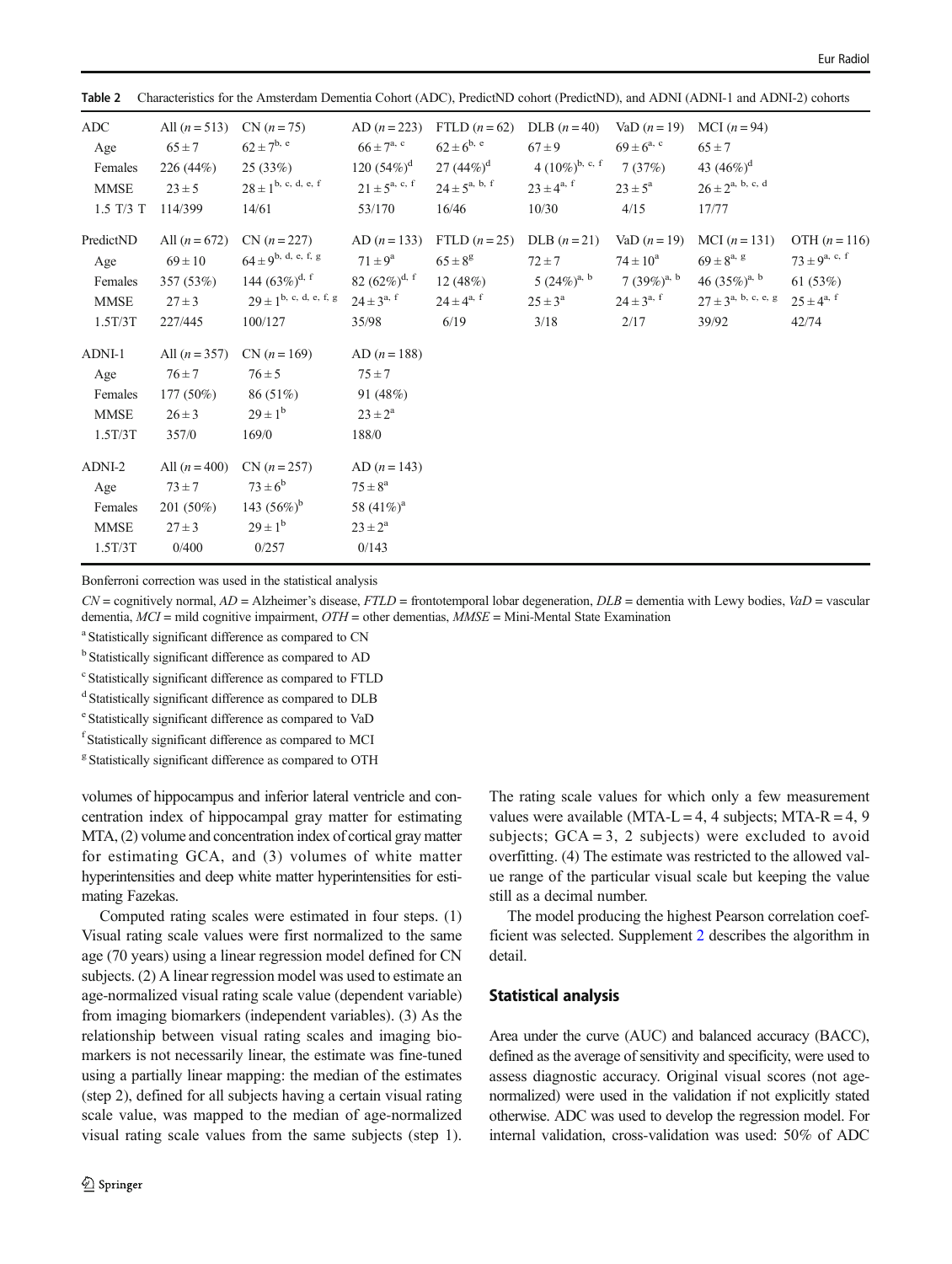subjects were randomly selected for defining the model and the cutoff value maximizing BACC, and the remaining 50% were used for testing. To obtain more robust performance estimates for correlation and classification accuracy, the selection of the training and test sets was repeated 250 times, and an average was calculated. The independent PredictND and ADNI cohorts were used for external validation to study generalizability.

Agreement between the visual and computed rating scale values was studied using intraclass correlation (ICC) and Kendall W test as described in [[7\]](#page-9-0) and [\[27](#page-10-0)], respectively.

Statistically significant differences between the groups were analyzed using Mann–Whitney U test, chi-squared test, Wilcoxon rank sum test where appropriate, and Fisher  $r$ -to- $z$ transformation (two-tailed). The difference was considered statistically significant if  $p < 0.05$ . The Matlab toolbox R2016a (The MathWorks Inc) was used to run the data analysis except for ICC for which SPSS version 22 (IBM) was applied.

# Results

# Estimating visual rating scale computationally

Table 3 shows the correlation coefficients between visual and computed rating scale values when different imaging

biomarkers were used in the model. For MTA, the combination of the hippocampus and inferior lateral ventricle volumes produced the highest correlation. The concentration index of cortical gray matter had the highest correlation coefficient for GCA. The Fazekas score calculated from the volume of deep white matter hyperintensities had the highest correlation coefficient. The correlation coefficients calculated for PredictND remained corresponding to the values obtained for ADC: 0.83/ 0.78 for MTA-L, 0.83/0.80 for MTA-R, 0.64/0.64 for GCA, and 0.76/0.75 for Fazekas in ADC/PredictND. The difference was statistically significant for MTA-L.

Table 3 shows also how rating scales and different imaging biomarkers performed in classifying AD and CN subjects (MTA and GCA) and VaD and non-VaD subjects (Fazekas). For MTA and GCA, BACC was higher for the computed rating scale than for the visual rating scale or any other single imaging biomarker (statistically significant).

Next, agreement between the visual and computational rating scales was studied in detail using data from all diagnostic groups. Figure [1](#page-5-0) shows the box and whisker plots for the visual and computed ratings in the independent PredictND cohort. The results are presented for each of the four memory clinics (C1 is the same center that acquired data in the ADC). The plots indicate that the computed rating scales generalize relatively well.

The agreement was studied also quantitatively using ICC and Kendal W. ICC was 0.83/0.78 for MTA-L, 0.84/0.80 for MTA-R,

|             | MTA-L           | VHC-L            | VILV-L           | CHC-L           | VHC and VILV-L   |
|-------------|-----------------|------------------|------------------|-----------------|------------------|
| Correlation |                 | $0.62 \pm 0.03$  | $0.80 \pm 0.02$  | $0.76 \pm 0.02$ | $0.83 \pm 0.01*$ |
| <b>AUC</b>  | $0.82 \pm 0.03$ | $0.85 \pm 0.02$  | $0.82 \pm 0.03$  | $0.83 \pm 0.02$ | $0.88 \pm 0.02*$ |
| <b>BACC</b> | $0.77 \pm 0.03$ | $0.74 \pm 0.03$  | $0.74 \pm 0.03$  | $0.76 \pm 0.03$ | $0.79 \pm 0.03*$ |
|             | MTA-R           | VHC-R            | VILV-R           | CHC-R           | VHC and VILV-R   |
| Correlation |                 | $0.55 \pm 0.03$  | $0.83 \pm 0.02$  | $0.76 \pm 0.02$ | $0.83 \pm 0.02*$ |
| <b>AUC</b>  | $0.79 \pm 0.03$ | $0.84 \pm 0.02$  | $0.82 \pm 0.03$  | $0.83 \pm 0.02$ | $0.88 \pm 0.02*$ |
| <b>BACC</b> | $0.72 \pm 0.03$ | $0.78 \pm 0.03$  | $0.73 \pm 0.03$  | $0.77 \pm 0.03$ | $0.81 \pm 0.03*$ |
|             | <b>GCA</b>      | VCO              | CCO              |                 |                  |
| Correlation |                 | $0.46 \pm 0.03$  | $0.64 \pm 0.03*$ |                 |                  |
| AUC         | $0.76 \pm 0.03$ | $0.89 \pm 0.02$  | $0.92 \pm 0.02*$ |                 |                  |
| <b>BACC</b> | $0.74 \pm 0.03$ | $0.80 \pm 0.03$  | $0.84 \pm 0.03*$ |                 |                  |
|             | Fazekas         | <b>VWMH</b>      | <b>VDWMH</b>     |                 |                  |
| Correlation |                 | $0.75 \pm 0.02$  | $0.76 \pm 0.01*$ |                 |                  |
| AUC         | $0.88 \pm 0.04$ | $0.96 \pm 0.01*$ | $0.94 \pm 0.02$  |                 |                  |
| <b>BACC</b> | $0.79 \pm 0.05$ | $0.89 \pm 0.06*$ | $0.85 \pm 0.06$  |                 |                  |
|             |                 |                  |                  |                 |                  |

Table 3 Visual and computed rating scales using different imaging biomarkers in the Amsterdam Dementia Cohort (ADC)

Note: MTA and GCA classification results are computed between AD and CN groups and results for Fazekas between VaD and non-VaD

 $L = \text{left}, R = \text{right}, MTA = \text{median}$  lobe atrophy,  $GCA = \text{global cortical}$  atrophy,  $VHC = \text{volume}$  of hippocampus,  $VILV = \text{volume}$  of inferior lateral ventricle,  $VCO =$  volume of cortical gray matter,  $CHC =$  concentration index of hippocampal gray matter,  $CCO =$  concentration index of cortical gray matter, VWMH = volume of white matter hyperintensities, VDWMH = volume of deep white matter hyperintensities, Correlation = Pearson correlation coefficient,  $AUC =$  area under the curve,  $BACC =$  balanced accuracy

\*Difference statistically significant for correlation, AUC, and BACC as compared to all the other methods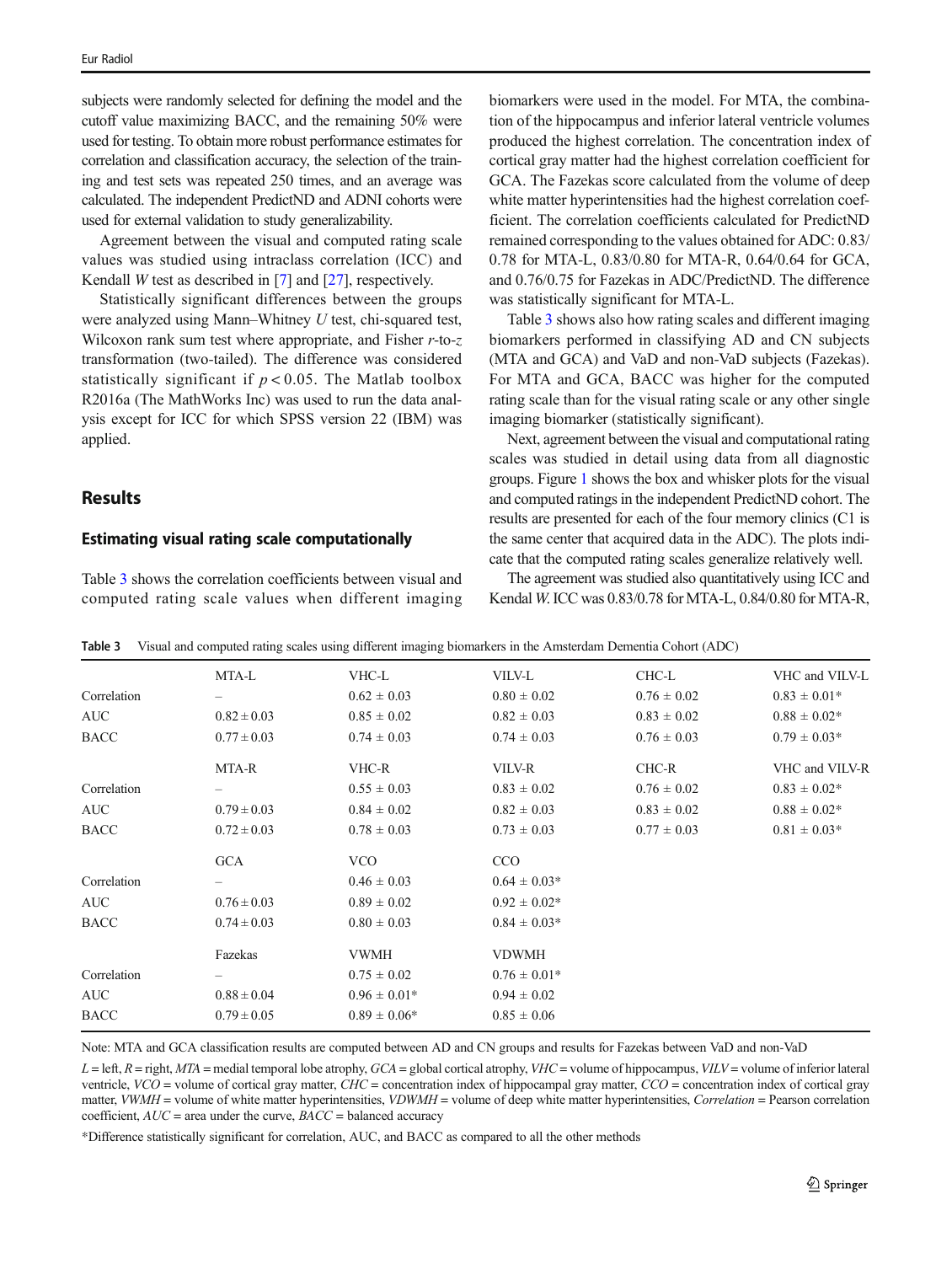<span id="page-5-0"></span>

Fig. 1 Box and whisker plots computed for cMTA-L (a), cMTA-R (b), cGCA (c), and cFazekas (d) when defined separately for each of the four memory clinics (C1–C4) in the PredictND cohort. C1 (red) is the same center that acquired data in the Amsterdam Dementia Cohort

0.64/0.64 for GCA, and 0.76/0.75 for Fazekas in ADC/ PredictND. If computed scores were rounded to integers, ICC was on average 0.026 smaller. The Kendall W values were 0.89/ 0.88 for MTA-L, 0.88/0.89 for MTA-R, 0.82/0.82 for GCA, and 0.84/0.82 for Fazekas using ADC/PredictND.

More validation results are presented in Supplement 3.

Table [4](#page-6-0) shows the computed rating scale models for MTA-L, MTA-R, GCA, and Fazekas. The models presented have been defined without cross-validation using the whole ADC.

# Visual and computational rating scales in differential diagnostics

Figure [2](#page-7-0) shows BACC for visual and computed MTA (Fig. [2](#page-7-0)a, b), GCA (Fig. [2c](#page-7-0)), and Fazekas (Fig. [2](#page-7-0)d) in differential diagnostics of five etiologies (AD, FTLD, DLB, VaD, and CN). When BACCs of all 10 disease pairs were compared in both cohorts (10 pairs and 2 cohorts giving 20 accuracy estimates),

computed scores provided on average higher accuracies for MTA-L, MTA-R, and GCA (statistically significant). For Fazekas, a difference was not found. The highest accuracy was observed for detecting CN subjects from different dementias using computed GCA (0.75–0.86), while the accuracy was around 0.5 for all scales in AD vs. FTLD classification.

For assessing the generalizability in diagnostics, Fig. [3](#page-8-0) presents ROC curves for the ADC, PredictND, and ADNI cohorts. The results indicate that AUC was corresponding to the results obtained in ADC for AD-CN classification. For Fazekas, AUC was smaller in PredictND, but a small number of VaD cases may partially explain the difference.

# **Discussion**

Visual rating scales are used commonly in the diagnostic process of cognitive disorders in Europe. In research, they have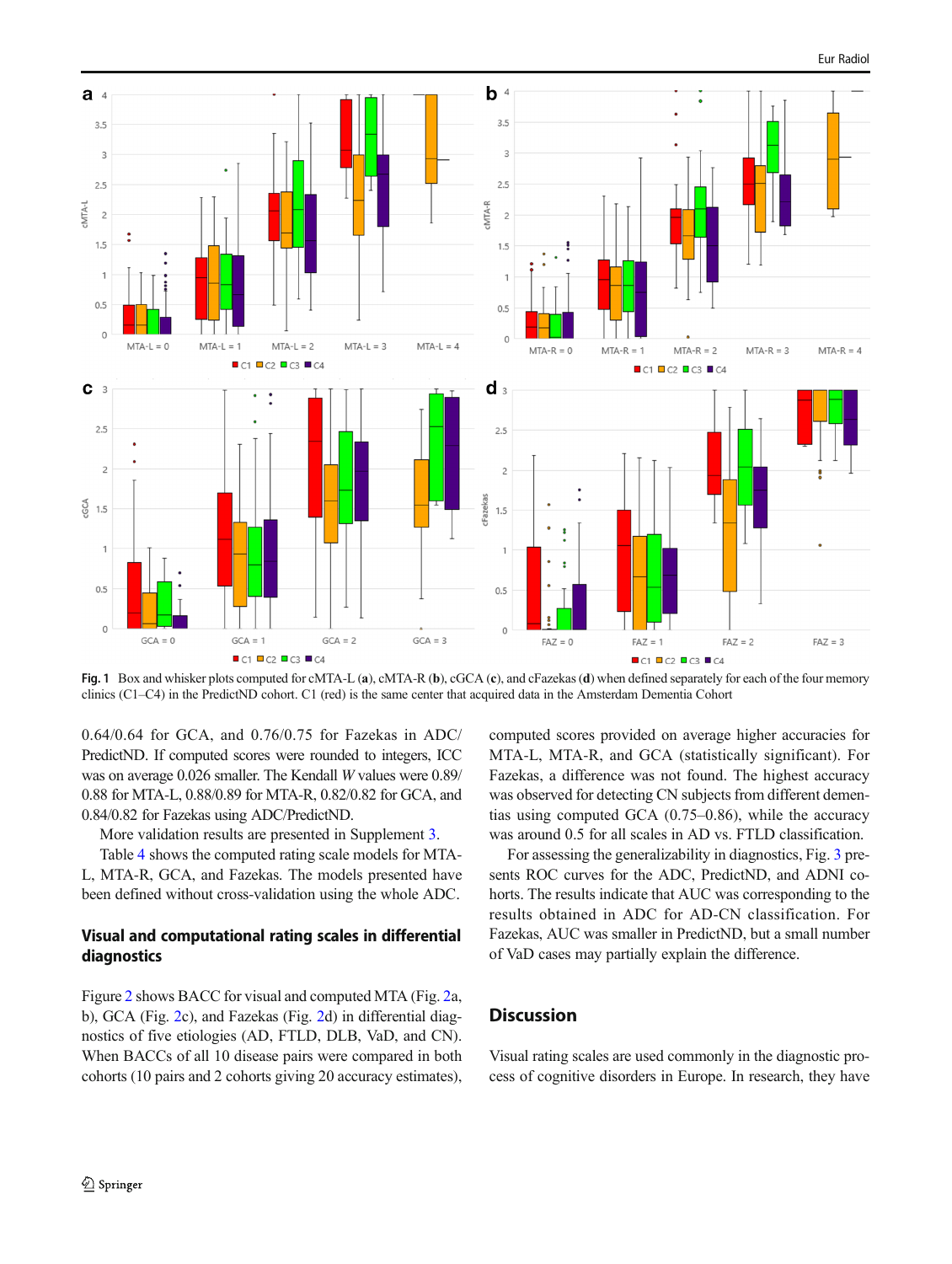<span id="page-6-0"></span>Table 4 Equations for defining computed rating scales

| Visual score | Computed rating scale value*                                |
|--------------|-------------------------------------------------------------|
| MTA-L        | $v = 2.1 - 0.7 \cdot VHC + 0.9 \cdot VILV$                  |
|              | $cMTA-L = 1.6 \cdot y - 0.7$ , if $y < 1.1$                 |
|              | cMTA-L = $1.7 \cdot y - 0.8$ , if $y > 1.1$ and $y < 1.6$   |
|              | cMTA-L = $1.4 \cdot y - 0.4$ , if $y > 1.6$                 |
| MTA-R        | $v = 1.4 - 0.4 \cdot VHC + 0.8 \cdot VILV$                  |
|              | cMTA-R = 2.2 $\cdot$ y – 1.2, if y < 1.0                    |
|              | cMTA-R = $1.7 \cdot y - 0.6$ , if $y > 1.0$ and $y < 1.6$   |
|              | cMTA-R = $1.1 \cdot y + 0.3$ , if $y > 1.6$                 |
| GCA          | $y = 0.5 + 0.03 \cdot CCO$                                  |
|              | $cGCA = 2.3 \cdot y - 1.3$ , if $y < 1.0$                   |
|              | $cGCA = 2.0 \cdot y - 1.0$ , if $y > 1.0$                   |
| Fazekas      | $y = 0.8 + 0.4 \cdot log(VDWMH)$                            |
|              | cFazekas = 2.2 · $y - 1.3$ , if $y < 1.1$                   |
|              | cFazekas = $1.5 \cdot y - 0.5$ , if $y > 1.1$ and $y < 1.7$ |
|              | cFazekas = $1.8 \cdot y - 1.1$ , if $y > 1.7$               |

 $L =$  left,  $R =$  right,  $MTA =$  medial temporal lobe atrophy,  $GCA =$  global cortical atrophy (prefix 'c' stands for 'computed'),  $VHC =$  volume of hippocampus,  $VILV =$  volume of inferior lateral ventricle,  $CCO =$  concentration index of cortical gray matter, VDWMH = volume of deep white matter hyperintensities

\*If needed, the final values of computed scores are cut to make them correspond to the range of the visual rating scale value

been used in numerous studies [\[28](#page-10-0)] and supported in different guidelines [[6,](#page-9-0) [29\]](#page-10-0). In this work, we studied whether visual rating scales (MTA, GCA, and Fazekas) can be estimated computationally. In addition, we compared the performance in differentiating the main types of dementia using visual ratings and their computed counterparts. The use of computed scales based on quantitative imaging biomarkers potentially helps in reducing both intra- and interrater variabilities in image interpretation, especially for less experienced raters.

The role of biomarkers is increasing in diagnosing cognitive disorders. For example, the hippocampus volume is a well-established imaging biomarker for Alzheimer's disease. The interpretation of biomarkers is typically based on cutoff values. When using automated image quantification, the challenge is that results are not typically directly comparable between methods, making the use of generic cutoffs difficult. Another challenge is how to interpret deviations of the patient value from the cutoff, i.e., assess the clinical meaning of the difference. Representing the values using standardized scales, such as MTA, could help in these two challenges.

When estimating visual MTA, the highest correlations were obtained by combining the volumes of the hippocampus and the inferior lateral ventricle. For GCA, the concentration index

of cortical gray matter was used to compute the rating scale value. The correlation coefficient between the visual and computed GCA was relatively small, only 0.64. The small number of grades  $(0-3)$  in the GCA scale explains partly the low correlation. Another potential reason can be the difficulty to evaluate the global cortical atrophy visually. The computed GCA produced good classification results,  $BACC = 0.84$ , in separating CN subjects from AD subjects, while the value was 0.74 for the visual GCA.

The computed rating scales were validated also in independent cohorts. Correlation coefficients remained at comparable values. In the PredictND cohort, images were rated at four memory clinics inducing additional heterogeneity to the results and explaining partly the statistically significant difference in the left MTA. The classification performance was stable in all four cohorts except that a small decrease of AUC was observed for Fazekas in PredictND.

Agreement was assessed by comparing the ADC and PredictND results with ICC and Kendall W reference values from [\[7](#page-9-0), [27\]](#page-10-0). In [[7\]](#page-9-0), the average ICC was computed between four raters  $(N = 80)$ . They reported ICC of 0.82 (0.76–0.88) for MTA-L and 0.79 (0.71–0.85) for MTA-R, but GCA and Fazekas were not studied. The corresponding values observed in ADC/PredictND were 0.83/0.78 for MTA-L and 0.84/0.80 for MTA-R. In [[27](#page-10-0)], Kendall W was used to measure interrater agreement for MTA, GCA, and Fazekas. They reported values of 0.82 for MTA-L, 0.83 for MTA-R, 0.84 for GCA, and 0.92 for Fazekas ( $N = 30$ ). Using ADC/PredictND, the corresponding values were 0.89/0.88 for MTA-L, 0.88/0.89 for MTA-R, 0.82/0.82 for GCA, and 0.84/0.82 for Fazekas. A part of the raters in [[7,](#page-9-0) [27](#page-10-0)] were the same as in ADC and PredictND (C1).

Rating scales were tested also in differential diagnostics. High performance was observed in separating cognitively normal subjects from four cognitive disorders, especially for computed GCA. Computed scales produced higher overall accuracy for MTA and GCA than visual scales. This may look unexpected as computed scales estimate visual scales. However, computed scales are in reality volumetry- and VBM-based imaging biomarkers which are just represented in the value range of visual scales. Computed scales preserve the benefits of imaging biomarkers for quantification but provide the benefits of standardized scales for interpretation. Differential diagnostics between AD and FTLD is a clinical challenge, but the performance of the scales was corresponding to guessing both in ADC and PredictND. Although MTA, GCA, and Fazekas have been shown to be useful in diagnosing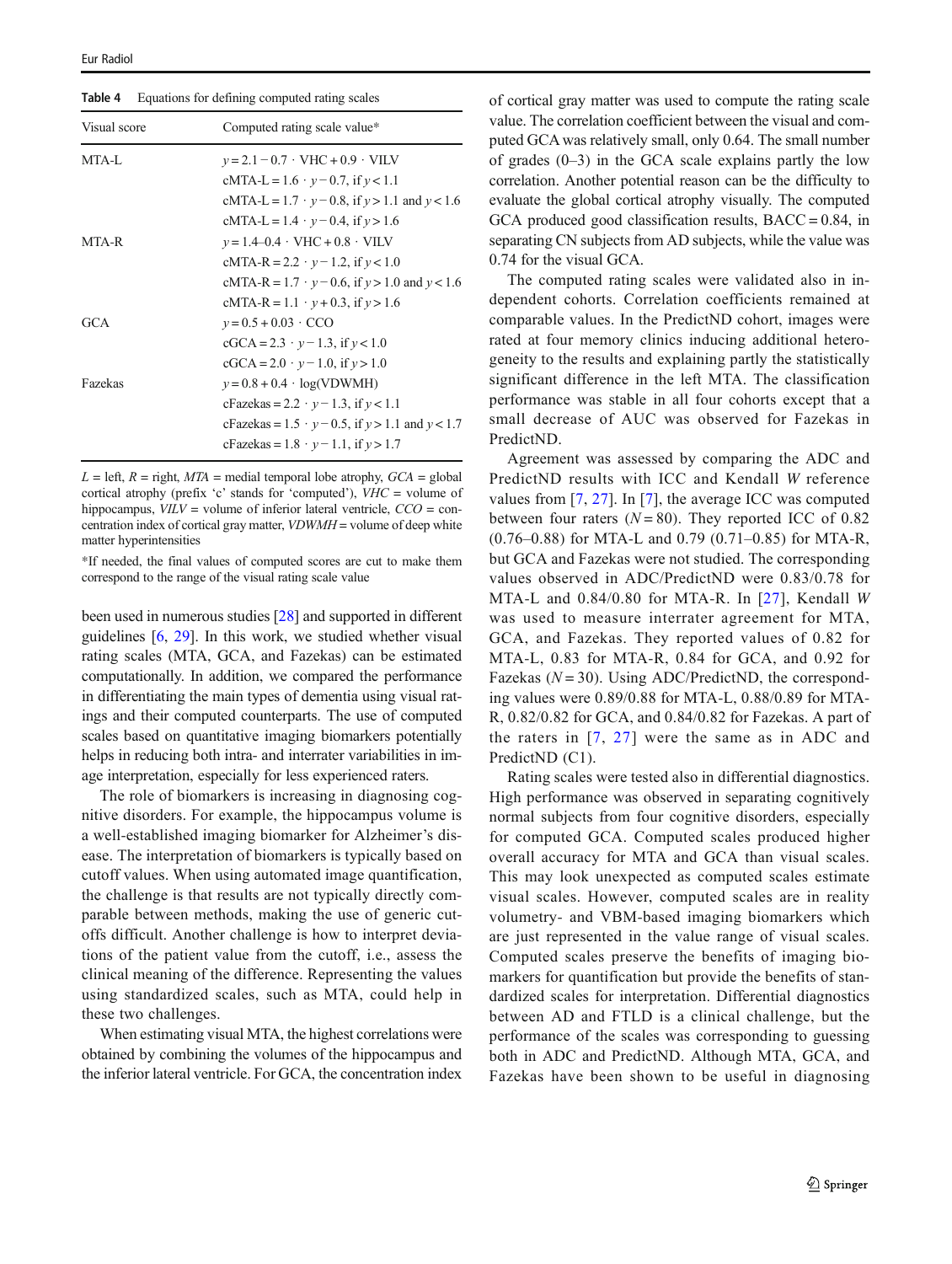<span id="page-7-0"></span>

**■ADC. GCA ■PND. GCA ■ADC. cGCA ■PND. cGCA** 

Fig. 2 Balanced accuracy (BACC) computed between all diagnostic classes using different visual (green bars) and computed (yellow bars) rating scales: MTA-L (a), MTA-R (b), GCA (c), and Fazekas (d). The left and right green (yellow) bars contain results from visual (computed) scales using the ADC and PredictND cohorts, respectively. Abbreviations

dementia subtypes [[30](#page-10-0)], previous research indicates that MTA is not specific for AD [[31\]](#page-10-0), and both AD and FTLD patients have atrophy in the medial temporal lobe [\[32\]](#page-10-0). Balanced accuracies of 0.77–0.80 have been reported for AD and FTLD classification when using results from the combination of six visual rating scales [\[7](#page-9-0)], from the cortical thickness of the left inferior parietal region [\[33](#page-10-0)], and from the ratio of volumes at the anterior and posterior brain regions [[34](#page-10-0)]. Out of six visual scales used in [[7](#page-9-0)], MTA was found to be the best scale in 4/12 of different diagnostic group comparisons. MTA has been shown to have power also in discriminating DLB and VaD from AD (BACC = 0.93) [\[35\]](#page-10-0). There are multiple studies showing a concordance or superiority of automated imaging biomarkers compared with visual rating scales [\[36](#page-10-0)–[40](#page-10-0)]. For improving the diagnostic accuracy further, a richer and more specific set of imaging biomarkers and their combinations could be used [[34,](#page-10-0) [41](#page-10-0)].

As visual scoring is not very time consuming, it is important that getting computed ratings is automated. Our current





used: MTA = medial temporal lobe atrophy, GCA = global cortical atrophy (prefix 'c' stands for 'computed'), CN = cognitively normal,  $AD =$  Alzheimer's disease, FTLD = frontotemporal lobar degeneration,  $DLB =$  dementia with Lewy bodies, Va $D =$  vascular dementia, ADC = Amsterdam Dementia Cohort, PND = PredictND cohort

image quantification pipeline is fully automatic, and results are available about 30 min after image acquisition.

When considering potential clinical use, two issues regarding the representation of computed rating scales need to be considered. First, they were normalized to correspond to values at the age of 70 years, while clinicians need to normalize age mentally when interpreting visual ratings. Although not consistent with visual ratings today, the use of normalized values might reduce ambiguity in interpreting the values. Second, computed ratings are represented by decimal numbers, while few integer values are used in visual ratings. Decimal numbers provide potential benefits, such as the ability to assess gradual changes in atrophy. One limitation of the study is that such benefits were not demonstrated. In future studies, a more detailed analysis on the accuracy and consistency of imaging biomarkers, e.g., sensitivity to signal-tonoise ratio, and their impact on rating scales is needed. Another limitation of this study was the small size of the groups with the most severe grades which affects the construction and validation of the model.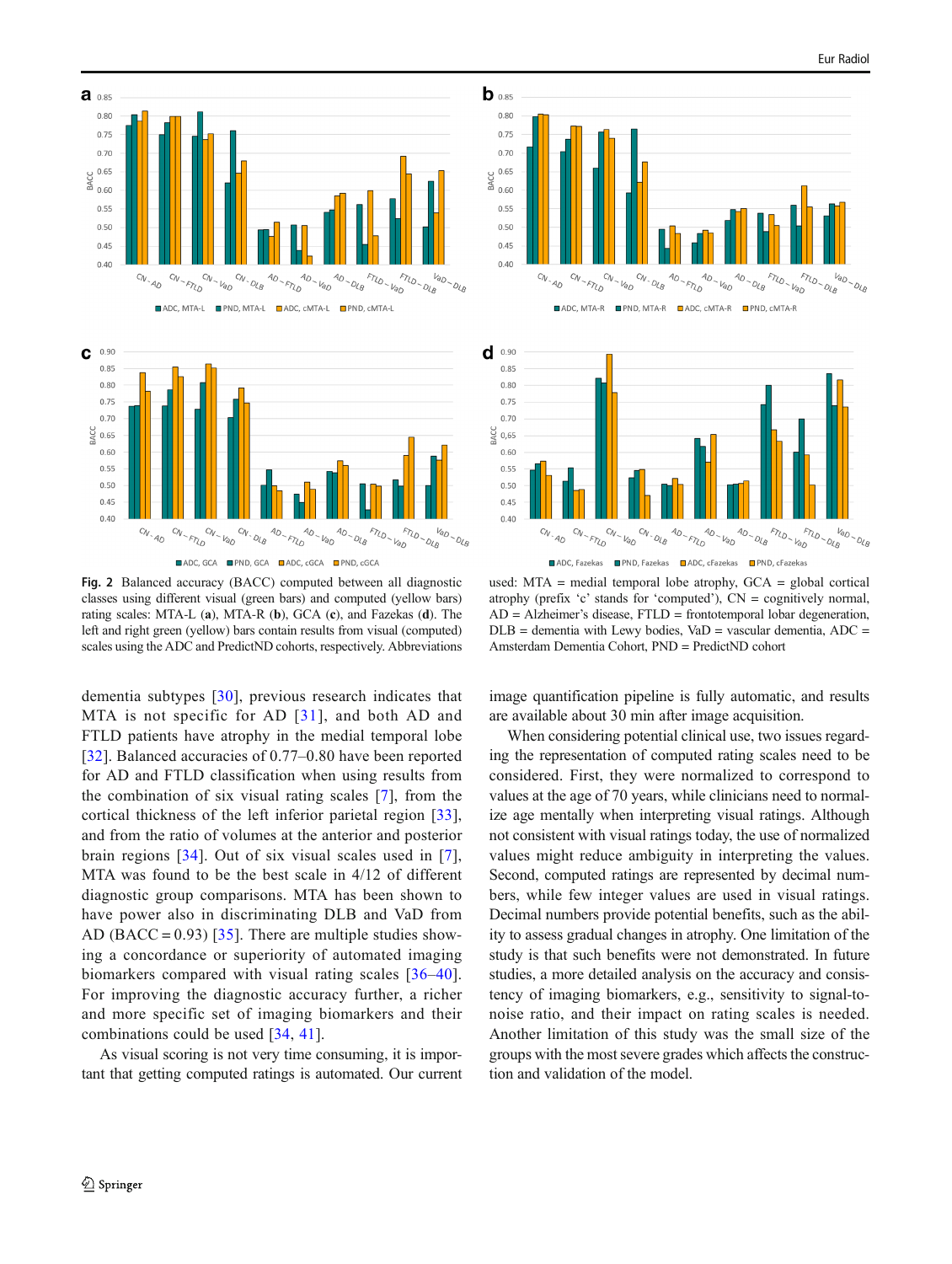<span id="page-8-0"></span>

Fig. 3 ROC curves for computed MTA-L (a), MTA-R (b), GCA (c), and Fazekas (d) rating scales using the ADC, PredictND, ADNI-1, and ADNI-2 cohorts. AUCs of the computed scores were 0.88/0.90/0.88/

In conclusion, differential diagnostics of cognitive disorders is challenging, and the use of quantitative MRI measures can help in making image interpretation more objective and uniform. This study suggests that visual rating scales can be estimated computationally in a reliable way, and these computational scales may improve performance in diagnostics compared with visual scales.

Funding This work has received funding from the European Union's Seventh Framework Programme for research, technological development, and demonstration under grant agreement no. 611005 (PredictND) and no. 601055 (VPH-DARE@IT). Research of the VUmc Alzheimer Center is part of the neurodegeneration research program of the Neuroscience Campus Amsterdam. The VUmc Alzheimer Center is supported by Stichting Alzheimer Nederland and Stichting VUmc funds. The clinical database structure of the VUmc Alzheimer Center was developed with funding from Stichting Dioraphte. FB was supported by the NIHR-UCLH Biomedical Research Centre.



0.91 for MTA-L, 0.88/0.89/0.86/0.90 for MTA-R, 0.92/0.89/0.85/0.89 for GCA, and 0.94/0.84/–/– for Fazekas in ADC/PredictND/ADNI-1/ ADNI-2 cohorts

Data collection and sharing for this project was funded by the Alzheimer's Disease Neuroimaging Initiative (ADNI) (National Institutes of Health Grant U01 AG024904) and DOD ADNI (Department of Defense award number W81XWH-12-2-0012). ADNI is funded by the National Institute on Aging and the National Institute of Biomedical Imaging and Bioengineering and through generous contributions from the following: AbbVie; Alzheimer's Association; Alzheimer's Drug Discovery Foundation; Araclon Biotech; BioClinica, Inc.; Biogen; Bristol-Myers Squibb Company; CereSpir, Inc.; Cogstate; Eisai Inc.; Elan Pharmaceuticals, Inc.; Eli Lilly and Company; EuroImmun; F. Hoffmann-La Roche Ltd. and its affiliated company Genentech, Inc.; Fujirebio; GE Healthcare; IXICO Ltd.; Janssen Alzheimer Immunotherapy Research & Development, LLC.; Johnson & Johnson Pharmaceutical Research & Development LLC.; Lumosity; Lundbeck; Merck & Co., Inc.; Meso Scale Diagnostics, LLC.; NeuroRx Research; Neurotrack Technologies; Novartis Pharmaceuticals Corporation; Pfizer Inc.; Piramal Imaging; Servier; Takeda Pharmaceutical Company; and Transition Therapeutics. The Canadian Institutes of Health Research is providing funds to support ADNI clinical sites in Canada. Private sector contributions are facilitated by the Foundation for the National Institutes of Health ([www.fnih.org\)](http://www.fnih.org).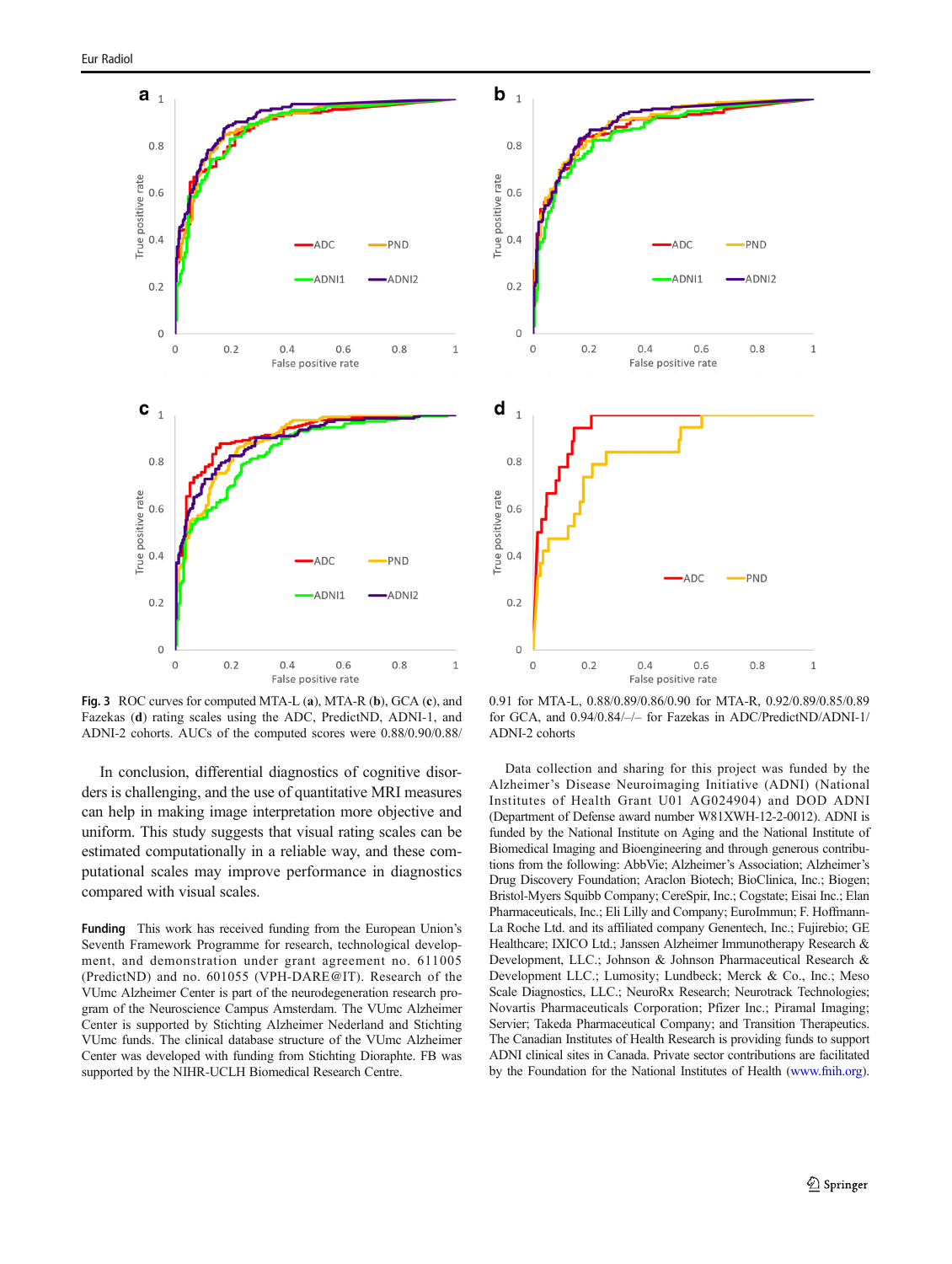<span id="page-9-0"></span>The grantee organization is the Northern California Institute for Research and Education, and the study is coordinated by the Alzheimer's Therapeutic Research Institute at the University of Southern California. ADNI data are disseminated by the Laboratory for NeuroImaging at the University of Southern California.

# Compliance with ethical standards

Guarantor The scientific guarantor of this publication is Prof. Jyrki Lötiönen.

Conflict of interest The authors of this manuscript declare relationships with the following companies: JK and JL are employees, co-founders, and shareholders of Combinostics Ltd. JL has given an educational presentation for Merck and Sanofi that paid to his institution.

Research programs of WF have been funded by ZonMW, NWO, EU-FP7, Alzheimer Nederland, CardioVascular Onderzoek Nederland, stichting Dioraphte, Gieskes-Strijbis fonds, Boehringer Ingelheim, Piramal Neuroimaging, Roche BV, Janssen Stellar, and Combinostics. WF has performed contract research for Boehringer Ingelheim. WF has been an invited speaker at Boehringer Ingelheim. All funding is paid to her institution.

PS has acquired grant support (for the institution) from GE Healthcare, Danone Research, Piramal, and MERCK. In the past 2 years, he has received consultancy/speaker fees (paid to the institution) from Lilly, GE Healthcare, Novartis, Probiodrug, Biogen, Roche, and EIP Pharma.

FB has consultancy payments from Biogen-Idec, TEVA, Merck-Serono, Novartis, Roche, Jansen Research, Genzyme-Sanofi, IXICO Ltd., GeNeuro, and Apitope Ltd. and payments for development of educational presentations from Biogen-IDEC and IXICO Ltd.

Statistics and biometry One of the authors has significant statistical expertise (MvG).

Informed consent Written informed consent was obtained from all subjects (patients) in this study.

Ethical approval Institutional Review Board approval was obtained.

Study subjects or cohorts overlap Some study subjects or cohorts have been previously reported in the following:

Amsterdam Dementia Cohort (ADC): van der Flier WM, Pijnenburg YAL, Prins N, et al (2014) Optimizing patient care and research: the Amsterdam Dementia Cohort. J Alzheimers Dis. 41:313–327

Cohort from the PredictND EU FP7 project (PredictND): Bruun M, Gjerum L, Frederiksen K, et al (2017) Data-driven diagnosis of dementia disorders: the PredictND validation study. Alzheimer's & Dementia 13(7):405–407 (Supplement)

Alzheimer's Disease Neuroimaging Initiative (ADNI): Petersen RC, Aisen P, Beckett L, et al (2010) Alzheimer's Disease Neuroimaging Initiative (ADNI). Neurology 74(3):201–209

#### Methodology

• retrospective

• cross-sectional study

• multicenter study

Publisher's note Springer Nature remains neutral with regard to jurisdictional claims in published maps and institutional affiliations.

#### References

- 1. McKhann GM, Knopman DS, Chertkow H et al (2011) The diagnosis of dementia due to Alzheimer's disease: recommendations from the National Institute on Aging-Alzheimer's Association workgroups on diagnostic guidelines for Alzheimer's disease. Alzheimers Dement (Amst) 7(3):263–269
- 2. McKeith IG, Galasko D, Kosaka K et al (1996) Consensus guidelines for the clinical and pathologic diagnosis of dementia with Lewy bodies (DLB): report of the consortium on DLB international workshop. Neurology 47(5):1113–1124
- 3. Neary D, Snowden JS, Gustafson L et al (1998) Frontotemporal lobar degeneration: a consensus on clinical diagnostic criteria. Neurology 51(6):1546–1554
- 4. Rascovsky K, Hodges JR, Knopman D et al (2011) Sensitivity of revised diagnostic criteria for the behavioural variant of frontotemporal dementia. Brain 134(9):2456–2477
- 5. Román GC, Tatemichi TK, Erkinjuntti T et al (1993) Vascular dementia: diagnostic criteria for research studies. Report of the NINDS-AIREN International Workshop. Neurology 43(2):250– 260
- 6. Dubois B, Feldman HH, Jacova C (2007) Research criteria for the diagnosis of Alzheimer's disease: revising the NINCDS-ADRDA criteria. Lancet Neurol 6(8):734–746
- 7. Harper L, Fumagalli GG, Barkhof F et al (2016) MRI visual rating scales in the diagnosis of dementia: evaluation in 184 post-mortem confirmed cases. Brain 139:1211–1225
- 8. Koedam EL, Lehmann M, van der Flier WM et al (2011) Visual assessment of posterior atrophy development of a MRI rating scale. Eur Radiol 21(12):2618–2625
- 9. Fazekas F, Chawluk J, Alavi A, Hurtig H, Zimmerman R (1987) MR signal abnormalities at 1.5 T in Alzheimer's dementia and normal aging. AJR Am J Roentgenol 149(2):351–356
- 10. O'Brien JT, Erkinjuntti T, Reisberg B et al (2003) Vascular cognitive impairment. Lancet Neurol 2(2):89–98
- 11. Pantoni L, Basile AM, Pracucci G et al (2005) Impact of age-related cerebral white matter changes on the transition to disability. The LADIS study: rationale, design, and methodology. Neuroepidemiology 24(1– 2):51–62
- 12. Rhodius-Meester HFM, Benedictus M, Wattjes M et al (2017) MRI visual ratings of brain atrophy and white matter hyperintensities across the spectrum of cognitive decline are differently affected by age and diagnosis. Front Aging Neurosci 9:117
- 13. Vernooij MW, Haller S, Frisoni G et al (2018) Dementia imaging in Europe: results from the European Society for Neuroradiology (ESNR) Diagnostic Subcommittee Survey. Available via [http://](http://ecronline.myesr.org/ecr2018/index.php?p=recorddetail&rid=e426173f-1196-43d1-8024-c90dfc47180e&t=browsesessions#ipp-record-ffb62685-188c-4c9a-9df5-558216a74881) [ecronline.myesr.org/ecr2018/index.php?](http://ecronline.myesr.org/ecr2018/index.php?p=recorddetail&rid=e426173f-1196-43d1-8024-c90dfc47180e&t=browsesessions#ipp-record-ffb62685-188c-4c9a-9df5-558216a74881)p=recorddetail&rid= [e426173f-1196-43d1-8024-c90dfc47180e&t=browsesessions#ipp](http://ecronline.myesr.org/ecr2018/index.php?p=recorddetail&rid=e426173f-1196-43d1-8024-c90dfc47180e&t=browsesessions#ipp-record-ffb62685-188c-4c9a-9df5-558216a74881)[record-ffb62685-188c-4c9a-9df5-558216a74881](http://ecronline.myesr.org/ecr2018/index.php?p=recorddetail&rid=e426173f-1196-43d1-8024-c90dfc47180e&t=browsesessions#ipp-record-ffb62685-188c-4c9a-9df5-558216a74881). Accessed 17 Aug 2018
- 14. Scheltens P, Launer LJ, Barkhof F, Weinstein H, van Gool W (1995) Visual assessment of medial temporal lobe atrophy on magnetic resonance imaging: interobserver reliability. J Neurol 242(9): 557–560
- 15. Pasquier F, Leys D, Weerts J, Mounier-Vehier F, Barkhof F, Scheltens P (1996) Inter and intraobserver reproducibility of cerebral atrophy assessment on MRI scans with hemispheric infarcts. Eur Neurol 36(5):268–272
- 16. Torisson G, van Westen D, Stavenow L, Minthon L, Londos E (2015) Medial temporal lobe atrophy is underreported and may have important clinical correlates in medical inpatients. BMC Geriatr 15:65